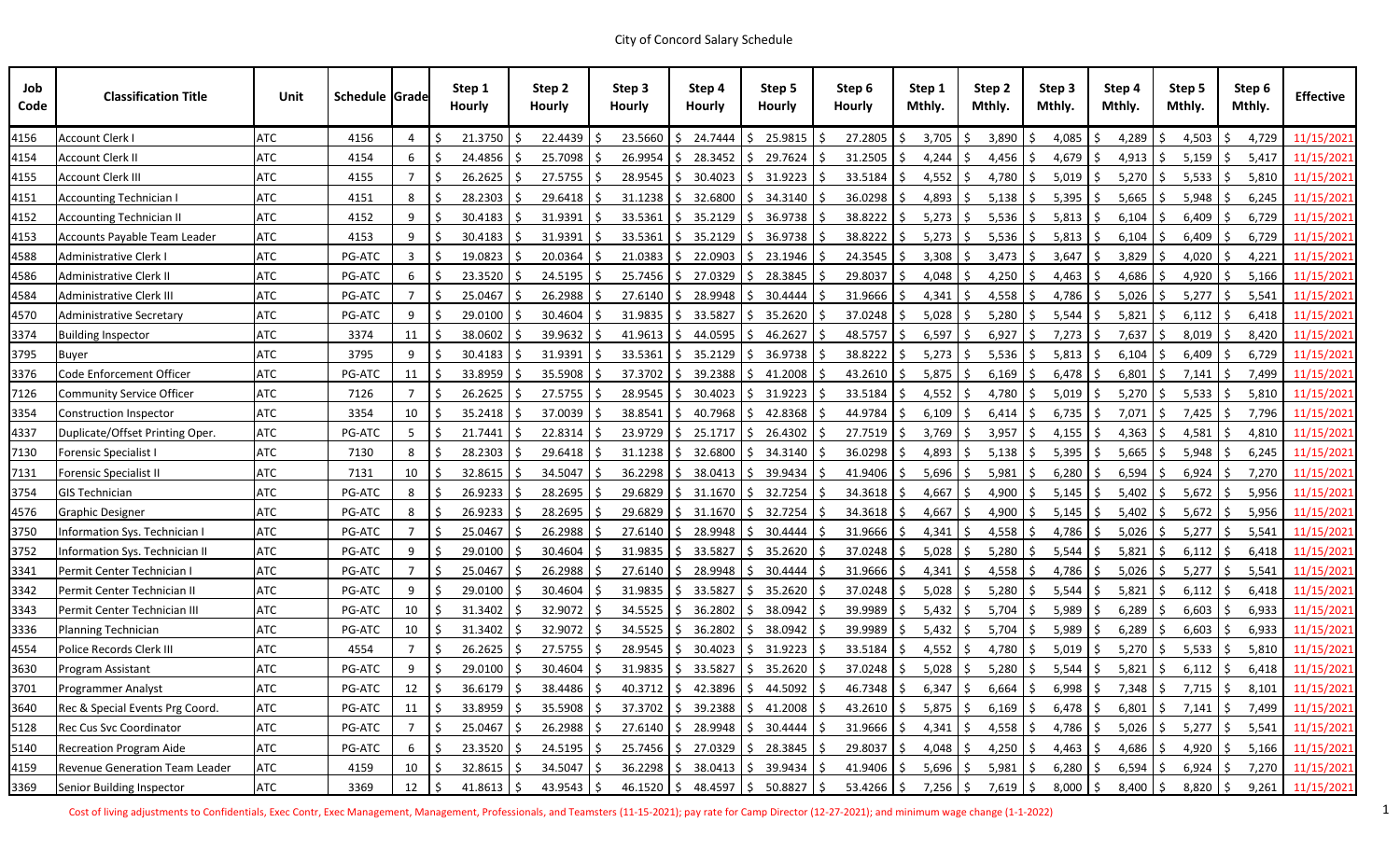| Job<br>Code | <b>Classification Title</b>          | Unit              | Schedule Grade     |                |    | Step 1<br><b>Hourly</b> |              | Step 2<br><b>Hourly</b> |    | Step 3<br><b>Hourly</b>         | Step 4<br><b>Hourly</b> |         | Step 5<br><b>Hourly</b>                                     |    | Step 6<br><b>Hourly</b>                     | Step 1<br>Mthly. |            | Step 2<br>Mthly.      | Step 3<br>Mthly.      |    | Step 4<br>Mthly.      |               | Step 5<br>Mthly. | Step 6<br>Mthly.      | <b>Effective</b> |
|-------------|--------------------------------------|-------------------|--------------------|----------------|----|-------------------------|--------------|-------------------------|----|---------------------------------|-------------------------|---------|-------------------------------------------------------------|----|---------------------------------------------|------------------|------------|-----------------------|-----------------------|----|-----------------------|---------------|------------------|-----------------------|------------------|
| 3355        | Senior Construction Inspector        | <b>ATC</b>        | 3355               | 11             |    | 38.0536                 |              | 39.9563                 |    | 41.9542                         | IS.                     | 44.0518 | 46.2545<br>S.                                               |    | $48.5672$ \$                                | 6,596            | -S         | 6,926                 | 7,272<br>l S          | S. | 7,636                 |               | 8,017            | 8,418                 | 11/15/2021       |
| 4336        | Sr Offset Duplic. Print. Oper.       | <b>ATC</b>        | PG-ATC             |                |    | 25.0467                 |              | 26.2988                 |    | 27.6140                         |                         | 28.9948 | 30.4444<br>S.                                               |    | 31.9666                                     | 4,341<br>S.      | S.         | $4,558$ \$            | 4,786                 | -S | 5,026                 |               | 5,277            | 5,541<br>S            | 11/15/2021       |
| 3323        | Transportation Program Coord.        | <b>ATC</b>        | PG-ATC             | 10             |    | 31.3402                 | <sub>S</sub> | 32.9072                 |    | 34.5525                         | S.                      | 36.2802 | 38.0942<br>S.                                               | S  | 39.9989 \$                                  | 5,432            | S.         | 5,704                 | 5,989                 | -S | 6,289                 |               | 6,603            | 6,933<br>S.           | 11/15/2021       |
| 4150        | <b>Treasury Technician</b>           | <b>ATC</b>        | 4150               |                |    | 26.2625                 |              | 26.2625                 |    | 26.2625                         |                         | 26.2625 | 26.2625<br>S.                                               |    | 31.0356                                     | 4,552            | -S         | $4,552$ \$            | 4,552                 |    | 4,552                 |               | 4,552            | 5,380                 | 11/15/2021       |
| 3757        | Video Services Coordinator           | <b>ATC</b>        | PG-ATC             | 9              |    | 29.0100                 |              | 30.4604                 |    | 31.9835                         | S.                      | 33.5827 | 35.2620<br>S.                                               |    | $37.0248$ \$                                | 5,028            | S.         | 5,280                 | 5,544<br>-S           | -S | 5,821                 |               | 6,112            | 6,418<br>S            | 11/15/2021       |
| 7128        | Youth Violence Prevention Spec       | <b>ATC</b>        | PG-ATC             | 10             |    | 31.3402                 |              | 32.9072                 |    | $34.5525$ $\frac{2}{5}$ 36.2802 |                         |         | \$38.0942                                                   | S. | $39.9989$ \$                                | 5,432            | S.         | 5,704                 | 5,989<br>l S          |    | 6,289                 |               | 6,603            | 6,933<br>\$.          | 11/15/2021       |
|             |                                      |                   |                    |                |    |                         |              |                         |    |                                 |                         |         |                                                             |    |                                             |                  |            |                       |                       |    |                       |               |                  |                       |                  |
| 1705        | <b>City Attorney</b>                 | <b>EXEC CONTR</b> |                    |                | Ŝ. | 129.6833                |              |                         |    |                                 |                         |         |                                                             |    | $\frac{1}{2}$ 129.6833 $\frac{1}{2}$ 22,478 |                  |            |                       |                       |    |                       |               |                  | \$22,478              | 11/15/2021       |
| 1521        | <b>City Manager</b>                  | <b>EXEC CONTR</b> |                    |                |    | 142.6161                |              |                         |    |                                 |                         |         |                                                             |    | $$142.6161 \mid $24,720$                    |                  |            |                       |                       |    |                       |               |                  | \$24,720              | 11/15/2021       |
| 1760        | Director of Parks and Recreation     | <b>EXEC MGMT</b>  | <b>EXECUTIVE</b>   | E-4            |    | 79.4811                 |              |                         |    |                                 |                         |         |                                                             |    | $109.2801 \mid \xi$ 13,777                  |                  |            |                       |                       |    |                       |               |                  | 18,942<br>S.          | 11/15/2021       |
| 1731        | Director of Building & Neigh. Svcs   | <b>EXEC MGMT</b>  | <b>EXECUTIVE</b>   | $E-4$          |    | 79.4811                 |              |                         |    |                                 |                         |         |                                                             |    | $$109.2801 \  $13,777$                      |                  |            |                       |                       |    |                       |               |                  | \$18,942              | 11/15/2021       |
| 1733        | Director of Community/Econ Dev Svc   | <b>EXEC MGMT</b>  | <b>EXECUTIVE</b>   | $E-4$          |    | 79.4811                 |              |                         |    |                                 |                         |         |                                                             |    | $109.2801 \mid \xi$ 13,777                  |                  |            |                       |                       |    |                       |               |                  | \$18,942              | 11/15/2021       |
| 1725        | Director of Public Works             | <b>EXEC MGMT</b>  | <b>EXECUTIVE</b>   | $E-4$          |    | 79.4811                 |              |                         |    |                                 |                         |         |                                                             |    | $109.2801 \mid \xi$ 13,777                  |                  |            |                       |                       |    |                       |               |                  | \$18,942              | 11/15/2021       |
| 1750        | Director Commun Reuse Planning       | <b>EXEC MGMT</b>  | <b>EXECUTIVE</b>   | $E-4$          |    | 79.4811                 |              |                         |    |                                 |                         |         |                                                             |    | $$109.2801 \  $13,777$                      |                  |            |                       |                       |    |                       |               |                  | \$18,942              | 11/15/2021       |
| 1727        | Director of Finance                  | <b>EXEC MGMT</b>  | <b>EXECUTIVE</b>   | E-4            |    | 79.4811                 |              |                         |    |                                 |                         |         |                                                             |    | $$109.2801 \  $13,777$                      |                  |            |                       |                       |    |                       |               |                  | \$18,942              | 11/15/2021       |
| 1745        | Director of Human Resources          | <b>EXEC MGMT</b>  | <b>EXECUTIVE</b>   | $E-4$          |    | 79.4811                 |              |                         |    |                                 |                         |         |                                                             |    | $109.2801 \mid \xi$ 13,777                  |                  |            |                       |                       |    |                       |               |                  | 18,942<br>S.          | 11/15/2021       |
| 1728        | Director of Info. Technology         | <b>EXEC MGMT</b>  | <b>EXECUTIVE</b>   | $E-4$          |    | 79.4811                 |              |                         |    |                                 |                         |         |                                                             |    | $109.2801 \mid \xi$ 13,777                  |                  |            |                       |                       |    |                       |               |                  | \$18,942              | 11/15/2021       |
| 1712        | <b>Assistant City Manager</b>        | <b>EXEC MGMT</b>  | <b>EXECUTIVE</b>   | $E-6$          |    | 93.8254                 |              |                         |    |                                 |                         |         |                                                             |    | $129.0020$ \$ 16,263                        |                  |            |                       |                       |    |                       |               |                  | 22,360<br>S.          | 11/15/2021       |
| 1720        | Chief of Police                      | <b>CHIEF</b>      | <b>EXECUTIVECI</b> | $E-6$          | -Ś | 93.8254                 |              |                         |    |                                 |                         |         |                                                             |    | $$135.4522 \mid $16,263$                    |                  |            |                       |                       |    |                       |               |                  | \$23,478              | 11/15/2021       |
|             |                                      |                   |                    |                |    |                         |              |                         |    |                                 |                         |         |                                                             |    |                                             |                  |            |                       |                       |    |                       |               |                  |                       |                  |
| 3758        | Admin Services Coordinator           | <b>CONF</b>       | PG-C               | 10             | -Ś | 41.1868                 | -\$          | 43.2460                 | -S | 45.4085 \$47.6788               |                         |         | \$50.0628                                                   | Ŝ. | $52.5661$ \$                                |                  | 7,139   \$ | 7,496   \$            | 7,871 \$              |    | $8,264$ \$            |               | 8,678            | $\mathsf{S}$<br>9,111 | 11/15/2021       |
| 4571        | <b>Confidential Secretary</b>        | <b>CONF</b>       | PG-C               | $\overline{7}$ |    | 33.5546                 |              | 35.2324                 |    | 36.9939                         | S.                      | 38.8437 | 40.7859<br>S.                                               |    | $42.8253$ \$                                | 5,816            | S.         | 6,107                 | 6,412                 |    | 6,733                 | S.            | 7,070            | 7,423<br>S            | 11/15/2021       |
| 3759        | Deputy City Clerk                    | <b>CONF</b>       | PG-C               | 12             |    | 48.7546                 |              | 51.1923                 |    | $53.7519$ \$                    |                         | 56.4395 | \$59.2613                                                   |    | $62.2246$ \$                                | 8,451            | -S         | $8,873$ \$            | 9,317                 | -S | 9,783                 | $\frac{1}{2}$ | 10,272           | \$10,786              | 11/15/2021       |
| 4568        | <b>Exec Secretary</b>                | <b>CONF</b>       | PG-C               | 8              |    | 35.5524                 |              | 37.3300                 |    | 39.1965                         | IS.                     | 41.1564 | 43.2143<br>S.                                               |    | $45.3750$ \$                                | 6,162            | -S         | $6,471$ \$            | $6,794$ \$            |    | 7,134                 | -S            | 7,490            | 7,865<br>S.           | 11/15/2021       |
| 4569        | <b>Exec Secretary - Confidential</b> | <b>CONF</b>       | $PG-C$             | 8              |    | 35.5524                 |              | 37.3300                 |    | $39.1965$ \$ 41.1564            |                         |         | \$43.2143                                                   | S  | $45.3750$ \$                                | 6,162            | -\$        | $6,471$ \$            | $6,794$ \$            |    | $7,134$ \$            |               | 7,490            | 7,865<br>\$.          | 11/15/2021       |
| 4564        | Exec.Assistant - Council/Mgr.        | CONF              | PG-C               | 9              |    | $37.8529$ \$            |              | $39.7455$ \$            |    |                                 |                         |         | $41.7328$ \$ 43.8194 \$ 46.0104 \$                          |    | $48.3110$ \$                                |                  | $6,561$ \$ | $6,889$ \$            | $7,234$ \$            |    | $7,595$ \$            |               | $7,975$ \$       |                       | 8,374 11/15/2021 |
| 4566        | <b>Executive Legal Secretary</b>     | CONF              | PG-C               | 9              | -Ś | 37.8529                 | S.           | $39.7455$ \$            |    |                                 |                         |         | $41.7328$   \$ 43.8194   \$ 46.0104   \$                    |    | $48.3110 \,$ \$                             |                  | $6,561$ \$ | $6,889$ $\frac{2}{3}$ | $7,234$ \$            |    | 7,595   \$            |               | 7,975 \$         | 8,374                 | 11/15/2021       |
| 4580        | Human Resources Specialist           | CONF              | PG-C               | 8              |    | 35.5524                 |              | $37.3300 \, \text{S}$   |    |                                 |                         |         | $39.1965$   \$ 41.1564   \$ 43.2143                         | S. | $45.3750$ \$                                |                  | $6,162$ \$ | $6,471$ \$            | $6,794$ \$            |    | $7,134$ \$            |               | 7,490   \$       | 7,865                 | 11/15/2021       |
| 4587        | Human Resources Technician I         | CONF              | PG-C               | $\mathbf{3}$   |    | $26.7683$   \$          |              | $28.1066$ \$            |    |                                 |                         |         | 29.5120   \$ 30.9875   \$ 32.5369                           | S. | $34.1639$ \$                                |                  | 4,640   \$ | $4,872$ \$            | $5,115$ \$            |    | $5,371$ $\frac{1}{2}$ |               | $5,640$ \$       | 5,922                 | 11/15/2021       |
| 4585        | Human Resources Technician II        | CONF              | PG-C               | 5 <sub>1</sub> |    | 30.0106                 |              | $31.5112$ \$            |    |                                 |                         |         | $33.0867$ $\binom{5}{7}$ $34.7411$ $\binom{6}{7}$ $36.4781$ | S  | $38.3023$ \$                                |                  | $5,202$ \$ | $5,462$ \$            | $5,735$ \$            |    | 6,022                 | \$            | 6,323            | 6,639<br>S.           | 11/15/2021       |
| 4567        | Legal Secretary                      | <b>CONF</b>       | PG-C               | $\overline{7}$ |    | 33.5546                 |              | $35.2324$ \$            |    |                                 |                         |         | $36.9939$   \$ 38.8437   \$ 40.7859                         | S  | $42.8253$ \$                                |                  | $5,816$ \$ | $6,107$ \$            | $6,412$ \$            |    | $6,733$ \$            |               | 7,070            | 7,423<br>S.           | 11/15/2021       |
| 4565        | Paralegal                            | <b>CONF</b>       | PG-C               | 9              |    | 37.8529                 |              | $39.7455$ \$            |    |                                 |                         |         | $41.7328$   \$ 43.8194   \$ 46.0104                         | S  | $48.3110$ \$                                |                  | $6,561$ \$ | $6,889$ \$            | $7,234$ \$            |    | $7,595$ \$            |               | 7,975            | 8,374<br>Ş.           | 11/15/2021       |
| 4158        | <b>Payroll Specialist</b>            | <b>CONF</b>       | PG-C               | 9              |    | 37.8529                 |              | $39.7455$   \$          |    |                                 |                         |         | $41.7328$   \$ 43.8194   \$ 46.0104                         | S  | $48.3110$ \$                                | 6,561            | -S         | $6,889$ $\frac{1}{2}$ | $7,234$ \$            |    | 7,595 \$              |               | 7,975            | 8,374<br>-Ş           | 11/15/2021       |
| 4160        | Payroll Technician                   | CONF              | $PG-C$             | 5 <sub>1</sub> | -Ś | 30.0106                 |              | $31.5112$ \$            |    |                                 |                         |         | $33.0867$ $\binom{5}{7}$ 34.7411 $\binom{6}{7}$ 36.4781     | S. | $38.3023$ \$                                |                  | $5,202$ \$ | $5,462$ \$            | $5,735$ $\frac{1}{5}$ |    | $6,022$ \$            |               | $6,323$ \$       | 6,639                 | 11/15/2021       |

Cost of living adjustments to Confidentials, Exec Contr, Exec Management, Management, Professionals, and Teamsters (11-15-2021); pay rate for Camp Director (12-27-2021); and minimum wage change (1-1-2022) 2022)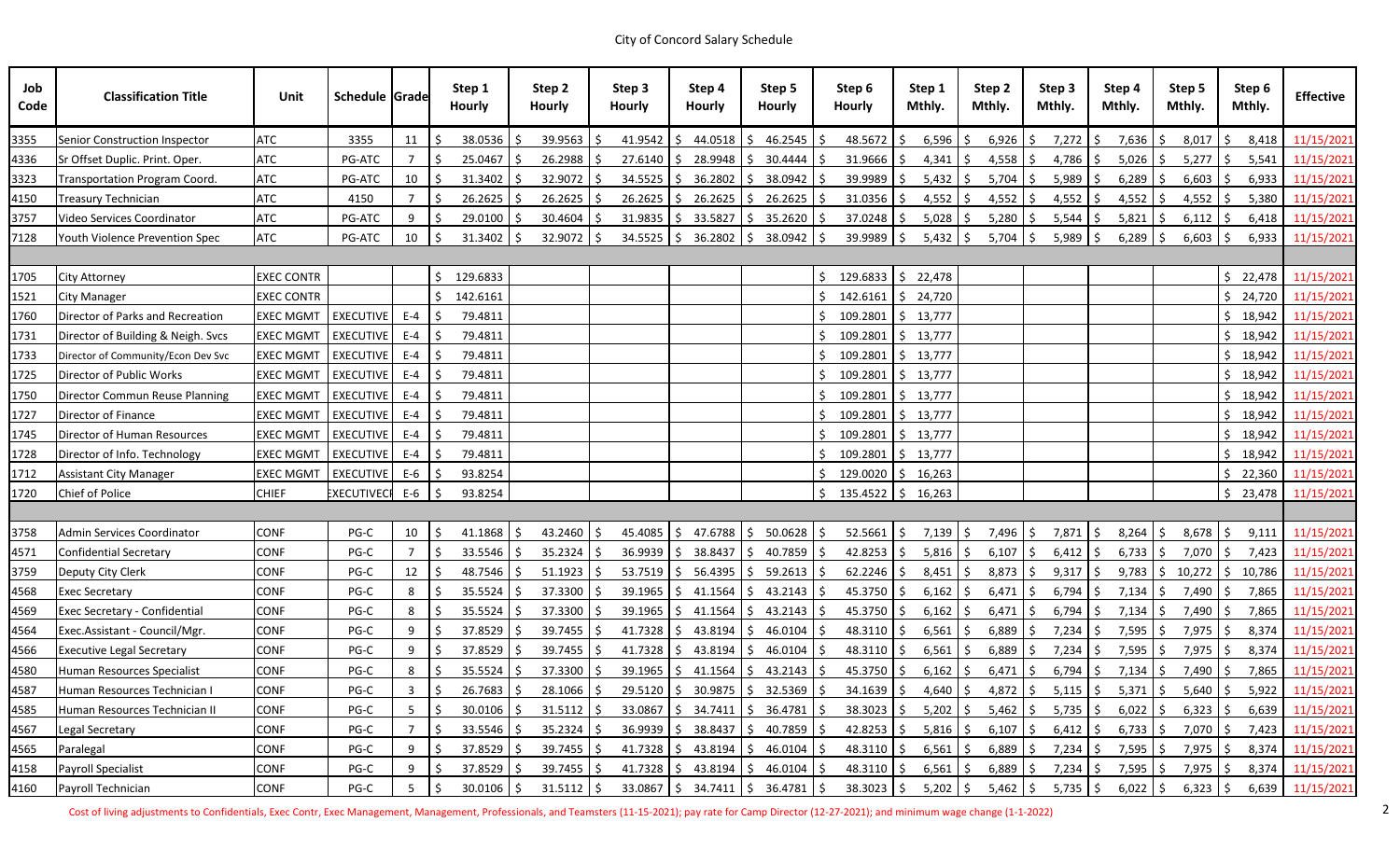| Job<br>Code | <b>Classification Title</b>                  | Unit            | <b>Schedule Grade</b> |               | Step 1<br><b>Hourly</b> | Step 2<br><b>Hourly</b> | Step 3<br><b>Hourly</b>                                                                                    | Step 4<br><b>Hourly</b>                  | Step 5<br><b>Hourly</b>                           | Step 6<br><b>Hourly</b> | Step 1<br>Mthly. | Step 2<br>Mthly.                   | Step 3<br>Mthly. | Step 4<br>Mthly.    | Step 5<br>Mthly.                 | Step 6<br>Mthly. | <b>Effective</b> |
|-------------|----------------------------------------------|-----------------|-----------------------|---------------|-------------------------|-------------------------|------------------------------------------------------------------------------------------------------------|------------------------------------------|---------------------------------------------------|-------------------------|------------------|------------------------------------|------------------|---------------------|----------------------------------|------------------|------------------|
|             |                                              |                 |                       |               |                         |                         |                                                                                                            |                                          |                                                   |                         |                  |                                    |                  |                     |                                  |                  |                  |
| 9531        | <b>Camp Director</b>                         | <b>CONTRACT</b> | CONTRACT              |               | Ŝ.<br>44.5200           |                         |                                                                                                            |                                          |                                                   | 44.5200                 | 7,717<br>IS.     |                                    |                  |                     |                                  | 7,717            | 12/27/2021       |
| 9555        | <b>Recycling Theft Prevent Spec</b>          | <b>CONTRACT</b> | <b>CONTRACT</b>       |               | 28.3236                 |                         |                                                                                                            |                                          |                                                   | 28.3236                 | 4,909            |                                    |                  |                     |                                  | 4,909            | 07/01/2019       |
| 9557        | Vehicle Abatement Officer                    | <b>CONTRACT</b> | CONTRACT              |               | 23.6100                 |                         |                                                                                                            |                                          |                                                   | 23.6100                 | 4,092            |                                    |                  |                     |                                  | 4,092            | 08/12/2019       |
| 9542        | Violence - Victim Advocate                   | <b>CONTRACT</b> | <b>CONTRACT</b>       |               | 35.2496                 |                         |                                                                                                            |                                          |                                                   | $35.2496$ \$            | 6,110            |                                    |                  |                     |                                  | 6,110            | 07/01/2019       |
|             |                                              |                 |                       |               |                         |                         |                                                                                                            |                                          |                                                   |                         |                  |                                    |                  |                     |                                  |                  |                  |
| 1341        | City Treasurer                               | <b>COUNCIL</b>  | <b>ELECTED</b>        |               |                         |                         |                                                                                                            |                                          |                                                   |                         |                  | 600                                |                  |                     |                                  | 600              | 12/09/2008       |
| 1127        | <b>Council Member</b>                        | Council         | <b>ELECTED</b>        |               |                         |                         |                                                                                                            |                                          |                                                   |                         | 1,352            |                                    |                  |                     |                                  | 1,352            | 12/04/2018       |
| 1121        | Mayor                                        | <b>COUNCIL</b>  | <b>ELECTED</b>        |               |                         |                         |                                                                                                            |                                          |                                                   |                         | 1,352            |                                    |                  |                     |                                  |                  | 1,352 12/04/2018 |
| 1124        | Vice Mayor                                   | <b>COUNCIL</b>  | ELECTED               |               |                         |                         |                                                                                                            |                                          |                                                   |                         | 1,352            |                                    |                  |                     |                                  | 1,352            | 12/04/2018       |
|             |                                              |                 |                       |               |                         |                         |                                                                                                            |                                          |                                                   |                         |                  |                                    |                  |                     |                                  |                  |                  |
| 4760        | Automotive Parts & Svs Tech.                 | F AND O         | 4760                  | 7             | Ŝ.<br>26.2625           | $27.5755$ \$            | 28.9545                                                                                                    | 30.4023                                  | 31.9223                                           | 33.5184                 | l S              | $4,552$ \$<br>$4,780$   \$         | 5,019            | 5,270               | 5,533<br>-S                      | 5,810<br>l S     | 11/15/202        |
| 6812        | Custodian                                    | F AND O         | 6812                  | 4             | 21.3750                 | 22.4439                 | 53.5660                                                                                                    | 24.7444<br>S.                            | 25.9815<br>S                                      | 27.2805                 | l S              | $3,705$ \$<br>3,890                | 9,285            | 4,289               | 4,503                            | 4,729            | 11/15/202        |
| 6163        | Environmental Maint. Tech.                   | F AND O         | 6163                  | 8             | 28.2303                 | 29.6418                 | 31.1238                                                                                                    | 32.6800<br>S.                            | 34.3140<br>S.                                     | 36.0298                 |                  | $4,893$   \$<br>5,138              | 5,395            | 5,665               | 5,948                            | 6,245            | 11/15/202        |
| 6412        | Equipment Mechanic                           | F AND O         | <b>PG-F&amp;O</b>     | 10            | $31.3402$ \$            | $32.9072$ \$            | 34.5525                                                                                                    | 36.2802<br>S.                            | 38.0942                                           | 39.9989                 | IS.              | $5,432$   \$<br>$5,704$ \$         | 5,989            | 6,289<br>S.         | 6,603                            | 6,933<br>l S     | 11/15/2021       |
| 6542        | <b>Facilities Maintenance Tech</b>           | F AND O         | <b>PG-F&amp;O</b>     | 8             | 26.9233                 | 28.2695                 | 29.6829                                                                                                    | 31.1670                                  | 32.7254                                           | 34.3618                 | 4,667            | 4,900                              | 5,145            | 5,402               | 5,672                            | 5,956            | 11/15/202        |
| 6722        | General Laborer                              | F AND O         | 6722                  | $\mathbf{2}$  | 18.7715                 | $19.7101$   \$          | 20.6957                                                                                                    | 21.7305                                  | 22.8170                                           | 23.9577                 | I S              | $3,254$ \$<br>$3,416$ \$           | 3,587            | 3,767<br>S.         | -S<br>3,955                      | 4,153<br>l S     | 11/15/202        |
| 6314        | <b>Heavy Equipment Operator I</b>            | F AND O         | <b>PG-F&amp;O</b>     | 9             | 29.0100                 | 30.4604                 | 31.9835                                                                                                    | 33.5827<br>-S                            | 35.2620<br>S.                                     | $37.0248$   \$          |                  | $5,028$ \$<br>5,280                | 5,544            | 5,821               | 6,112                            | 6,418            | 11/15/202        |
| 6312        | Heavy Equipment Operator II                  | F AND O         | PG-F&O                | 10            | 31.3402                 | $32.9072$ \$            | 34.5525                                                                                                    | 36.2802                                  | 38.0942                                           | 39.9989                 |                  | $5,432$ \$<br>5,704                | 5,989            | 6,289               | 6,603                            | 6,933            | 11/15/202        |
| 6616        | Landscape Gardener                           | F AND O         | 6616                  | 9             | 29.5733                 | 31.0519                 | 32.6046                                                                                                    | 34.2348                                  | 35.9467                                           | 37.7438                 | 5,126<br>l S     | 5,382                              | 5,651<br>-S      | 5,934               | 6,231                            | 6,542<br>۱S      | 11/15/202        |
| 6193        | Lead Custodian                               | F AND O         | 6193                  | 6             | 24.4856                 | $25.7098$ \$            | 26.9954                                                                                                    | 28.3452                                  | 29.7624                                           | 31.2505                 | 4,244<br>l S     | 4,456                              | 4,679            | 4,913               | 5,159                            | 5,417            | 11/15/202        |
| 4351        | Lead Dispatcher                              | F AND O         | 4351                  | 11            | 41.6353                 | 43.7173                 | 45.9029                                                                                                    | 48.1982                                  | 50.6082<br>S.                                     | 53.1386                 | 7,217<br>l S     | 7,578                              | 7,957            | 8,354               | 8,772                            | 9,211<br>l S     | 11/15/202        |
| 6562        | Lead Maint. Collection System Worker F AND O |                 | 6562                  | 10            | 32.8615                 | 34.5047                 | 36.2298                                                                                                    | 38.0413                                  | 39.9434<br>S.                                     | $41.9406$   \$          | 5,696            | 5,981                              | 6,280            | 6,594               | 6,924                            | 7,270<br>ΙS      | 03/01/2022       |
| 6512        | Maintenance Carpenter                        | F AND O         | <b>PG-F&amp;O</b>     | 10            | 31.3402                 | 32.9072                 | 34.5525                                                                                                    | 36.2802                                  | 38.0942                                           | 39.9989                 | 5,432            | 5,704                              | 5,989            | 6,289               | 6,603                            | 6,933            | 11/15/2021       |
| 6552        | Maintenance Collection System Wkr            | F AND O         | 6552                  | 9             | 30.4183                 | 31.9391                 | 33.5361                                                                                                    | 35.2129                                  | 36.9738                                           | 38.8222                 | -S               | $5,273$ \$<br>5,536                | 5,813            | 6,104               | 6,409                            | 6,729            | 03/01/2022       |
| 6532        | Maintenance Electrician                      | F AND O         | 6532                  | $10 \mid \xi$ | $35.7267$ \$            |                         | 37.5132 S 39.3889 S 41.3583 S 43.4264 S 45.5974 S 6,193 S 6,502 S 6,827 S 7,169 S 7,527 S 7,904 11/15/2021 |                                          |                                                   |                         |                  |                                    |                  |                     |                                  |                  |                  |
| 6614        | Maintenance Gardener                         | F AND O         | 6614                  | $8 \mid 5$    | $28.2303$ \$            | $29.6418$ \$            |                                                                                                            | $31.1238$ \$ 32.6800 \$ 34.3140 \$       |                                                   | $36.0298$ \$            |                  | $4,893$ \$<br>$5,138$ \$           | $5,395$ \$       | $5,665$ \$          | $5,948$ \$                       |                  | 6,245 11/15/2021 |
| 6522        | Maintenance Painter                          | F AND O         | PG-F&O                | 10            | 31.3402                 | $32.9072$ \$            |                                                                                                            | $34.5525$ $\binom{6}{5}$ 36.2802         | \$38.0942                                         | $39.9989$ \$            |                  | $5,432$ \$<br>$5,704$ \$           | $5,989$ \$       | $6,289$ \$          | $6,603$ \$                       |                  | 6,933 11/15/2021 |
| 6434        | Maintenance Sprinkler Fitter                 | F AND O         | 6434                  | 10            | 32.8615                 | 34.5470 \$              | $36.2298$ \$                                                                                               |                                          | 38.0413 \$ 39.9434                                | $41.9406$ \$<br>-S      |                  | $5,696$ \$<br>$5,988$ \$           | $6,280$ \$       | 6,594               | -\$<br>$6,924$ \$                |                  | 7,270 11/15/2021 |
| 6115        | Maintenance Team Leader                      | F AND O         | 6115                  | 10            | 32.8615                 | 34.5470 \$              |                                                                                                            | $36.2298$   \$ 38.0413   \$ 39.9434   \$ |                                                   | $41.9406$ \$            |                  | $5,696$ \$<br>$5,988$ \$           | $6,280$ \$       | 6,594               | $6,924$ \$                       |                  | 7,270 11/15/2021 |
| 6426        | Maintenance Utility Mechanic                 | F AND O         | PG-F&O                | $10 \mid \xi$ | $31.3402$ \$            | $32.9072 \quad$ \$      | $34.5525$ \$                                                                                               |                                          | 36.2802   \$38.0942   \$                          | $39.9989$ \$            |                  | $5,432$   \$<br>5,704   \$         | $5,989$   \$     | $6,289$ \$          | $6,603$   \$                     |                  | 6,933 11/15/2021 |
| 6714        | Maintenance Worker I                         | F AND O         | 6714                  | $5 \mid 5$    | $22.7996$ \$            | $23.9398$ \$            | $25.1366$ \$                                                                                               |                                          | 26.3936   \$27.7132   \$                          | $29.0990$ \$            |                  | $3,952$ \$<br>$4,150$ \$           | $4,357$ \$       | 4,575               | $\ddot{\varsigma}$<br>$4,804$ \$ |                  | 5,044 11/15/2021 |
| 6712        | Maintenance Worker II                        | F AND O         | 6712                  | 75            | 26.2625                 | $27.5755$ \$            | $28.9545$ \$                                                                                               |                                          | $30.4023$ $\binom{6}{5}$ $31.9223$ $\binom{6}{5}$ | $33.5184$ \$            |                  | $4,552$ \$<br>4,780 \$             | $5,019$ \$       | $5,270$ \$          | $5,533$ $\frac{1}{2}$            |                  | 5,810 11/15/2021 |
| 6168        | Parks Lead Worker                            | F AND O         | 6168                  | $9 \mid 5$    | $30.4183$ \$            | $31.9391$ \$            |                                                                                                            | $33.5361$ \$ 35.2129 \$ 36.9738 \$       |                                                   |                         |                  | 38.8222   \$ 5,273   \$ 5,536   \$ |                  | $5,813$ \$ 6,104 \$ | $6,409$ \$                       |                  | 6,729 11/15/2021 |

Cost of living adjustments to Confidentials, Exec Contr, Exec Management, Management, Professionals, and Teamsters (11-15-2021); pay rate for Camp Director (12-27-2021); and minimum wage change (1-1-2022) 38 and minimum wa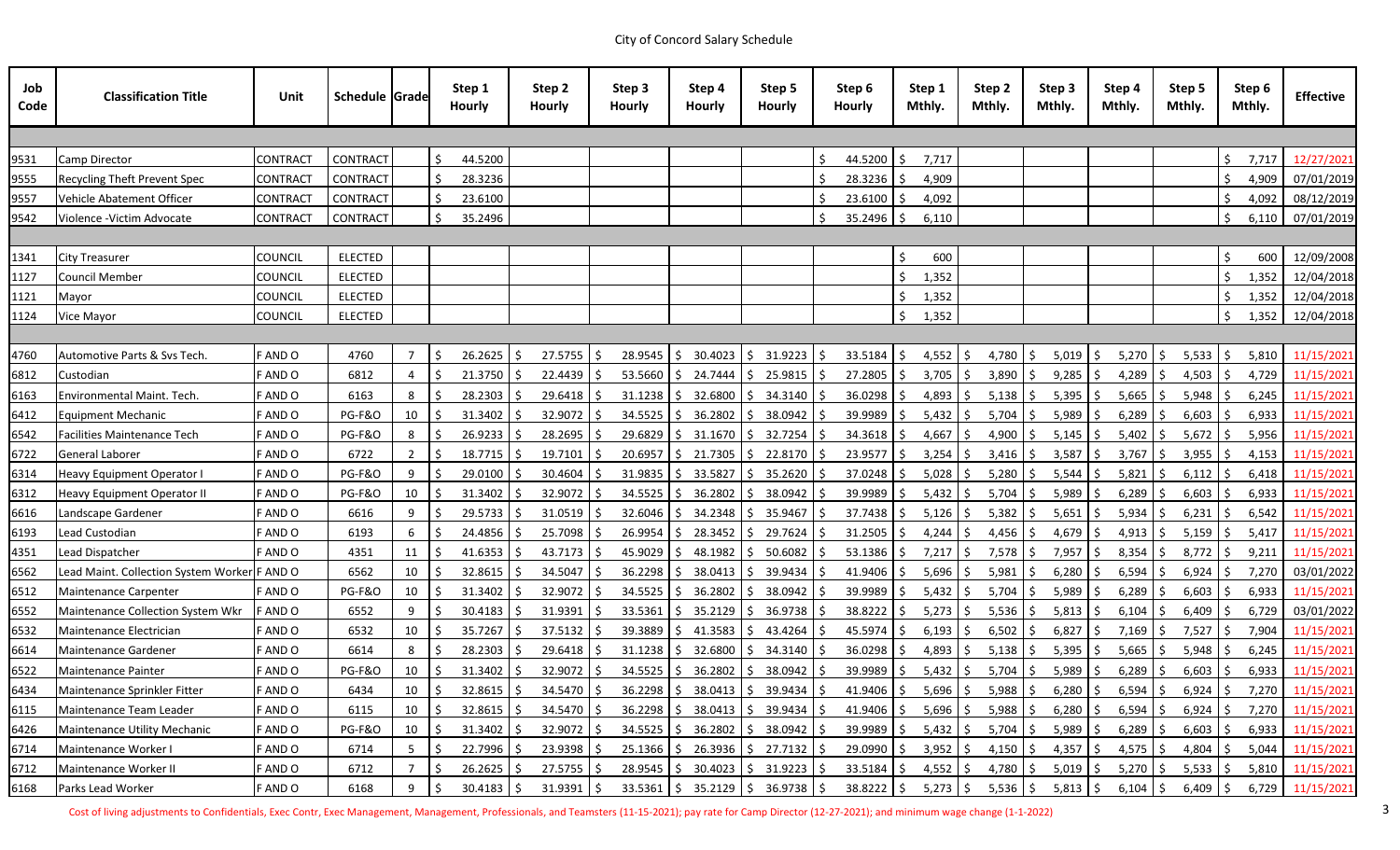| Job<br>Code | <b>Classification Title</b>                                                             | Unit               | Schedule Grade     |                | Step 1<br><b>Hourly</b>   |    | Step 2<br><b>Hourly</b> | Step 3<br><b>Hourly</b> |    | Step 4<br><b>Hourly</b> | Step 5<br><b>Hourly</b> |            | Step 6<br><b>Hourly</b> | Step 1<br>Mthly. |             | Step 2<br>Mthly. | Step 3<br>Mthly.  | Step 4<br>Mthly. |     | Step 5<br>Mthly. |    | Step 6<br>Mthly. | <b>Effective</b>       |
|-------------|-----------------------------------------------------------------------------------------|--------------------|--------------------|----------------|---------------------------|----|-------------------------|-------------------------|----|-------------------------|-------------------------|------------|-------------------------|------------------|-------------|------------------|-------------------|------------------|-----|------------------|----|------------------|------------------------|
| 4352        | Police Dispatcher I                                                                     | F AND O            | 4352               | $\overline{7}$ | 31.1716                   |    | 32.7303                 | 34.3668                 | S. | 36.0851                 | 37.8894<br>S.           |            | 39.7839                 | 5,403            | -S          | 5,673            | $5,957$ \$        | 6,255            |     | 6,567            |    | 6,896            | 11/15/2021             |
| 4353        | Police Dispatcher II                                                                    | F AND O            | 4353               | 9              | 37.8417                   |    | 39.7338                 | 41.7207                 | S. | 43.8066                 | Ŝ.<br>45.9971           |            | 48.2971                 | Ŝ.               | 6,559       | 6,887            | $7,232$ \$        | $7,593$ \$       |     | 7,973            |    | 8,371            | 11/15/2021             |
| 6114        | Public Works Lead Worker                                                                | F AND O            | 6114               | 9              | 30.4183                   | -S | 31.9391                 | 33.5361                 |    | \$35.2129               | S.<br>36.9738           | S.         | $38.8222$ \$            |                  | 5,273<br>S. | 5,536            | $5,813$ \$<br>l S | $6,104$ \$       |     | $6,409$ \$       |    | 6,729            | 11/15/2021             |
| 6113        | PW Lead Worker-Infra Maint.                                                             | F AND O            | 6113               | 9              | 30.4183                   |    | 31.9391                 | 33.5361                 | S. | 35.2129                 | 36.9738<br>S.           | -S         | 38.8222                 | 5,273            | -S          | 5,536            | $5,813$ \$        | 6,104            |     | 6,409            |    | 6,729            | 11/15/2021             |
| 6709        | <b>Recreation Utility Worker</b>                                                        | F AND O            | 6709               | $\overline{7}$ | 26.2625                   |    | 27.5755                 | 28.9545                 | S. | 30.4023                 | 31.9223<br>S.           |            | 33.5184                 | Ŝ.               | 4,552<br>S. | 4,780            | $5,019$ \$        | 5,270            | S.  | 5,533            | -S | 5,810            | 11/15/2021             |
| 6130        | Senior Equipment Mechanic                                                               | F AND O            | PG-F&O             | 11             | 33.8959                   | S. | 35.5908                 | 37.3702                 |    | \$39.2388               | \$41.2008               | S          | $43.2610$ \$            | 5,875            | S.          | 6,169            | $6,478$ \$        | $6,801$ \$       |     | 7,141            |    | 7,499            | 11/15/2021             |
| 6120        | Senior Maintenance Team Ld.                                                             | F AND O            | 6120               | 11             | 35.5413                   |    | 37.3185                 | 39.1843                 | S. | 41.1436                 | Ŝ.<br>43.2008           |            | 45.3610                 |                  | 6,160       | 6,469            | $6,792$ \$        | $7,132$ \$       |     | 7,488            |    | 7,863            | 11/15/2021             |
| 6510        | Senior Traffic Signal Tech                                                              | <b>FANDO</b>       | 6510               | 11             | $38.6373$ \$              |    | 40.5693                 | 42.5977                 |    | \$44.7278               | 46.9641<br>S.           | S          | $49.3124$ \$            |                  | 6,697<br>S. | 7,032            | $7,384$ \$<br>l S | $7,753$ \$       |     | 8,140            | S. | 8,547            | 11/15/2021             |
| 6324        | <b>Sweeper Operator</b>                                                                 | F AND O            | <b>PG-F&amp;O</b>  | 8              | 26.9233                   |    | 28.2695                 | 29.6829                 | S. | 31.1670                 | 32.7254<br>S.           | S          | $34.3618$ \$            | 4,667            | -S          | 4,900            | $5,145$ \$        | 5,402            | S.  | 5,672            |    | 5,956            | 11/15/2021             |
| 6511        | <b>Traffic Signal Technician</b>                                                        | F AND O            | 6511               | 10             | 35.7267                   |    | 37.5132                 | 39.3889                 | S. | 41.3583                 | 43.4264<br>S.           |            | 45.5974                 | 6,193            |             | 6,502            | $6,827$ \$        | $7,169$ \$       |     | 7,527            |    | 7,904            | 11/15/2021             |
| 6509        | <b>Traffic Signal Trainee</b>                                                           | F AND O            | PG-F&O             | 9              | 29.0100                   |    | 30.4604                 | 31.9835                 | S. | 33.5827                 | 35.2620<br>S.           | <b>S</b>   | 37.0248                 | S.<br>5,028      |             | 5,280            | $5,544$ \$        | 5,821            |     | 6,112            |    | 6,418            | 11/15/2021             |
| 6166        | Tree Lead Worker                                                                        | F AND O            | 6166               | 9              | 30.4183                   |    | 31.9391                 | 33.5361                 | S. | 35.2129                 | 36.9738<br>S.           | -S         | 38.8222                 | 5,273<br>S.      | S.          | 5,536            | $5,813$ \$        | 6,104            |     | 6,409            |    | 6,729            | 11/15/2021             |
| 6615        | <b>Tree Trimmer</b>                                                                     | F AND O            | 6615               | 8              | 28.2303                   |    | 29.6418                 | 31.1238                 |    | \$32.6800               | \$34.3140               | S.         | $36.0298$ \$            | 4,893            | S.          | 5,138            | $5,395$ \$<br>S   | 5,665            | l S | $5,948$ \$       |    | 6,245            | 11/15/2021             |
|             |                                                                                         |                    |                    |                |                           |    |                         |                         |    |                         |                         |            |                         |                  |             |                  |                   |                  |     |                  |    |                  |                        |
| 0910        | Ltd Ser-Admin Support*                                                                  | Limited Ser        | 0910               |                | Ś<br>15.22                |    |                         |                         |    |                         |                         | Ŝ.         | 28.05                   | Ś.<br>2,638      |             |                  |                   |                  |     |                  |    | 4,862            | 01/01/2022             |
| 0920        | Ltd Ser-Camp Specialist*                                                                | Limited Ser        | 0920               |                | 18.70                     |    |                         |                         |    |                         |                         |            | $151.55$ \$             | 3,241            |             |                  |                   |                  |     |                  |    | 26,269           | 01/01/2020             |
| 0930        | Ltd Ser-Craft Worker*                                                                   | <b>Limited Ser</b> | 0930               |                | 15.22                     |    |                         |                         |    |                         |                         |            | 44.84                   | 2,638            |             |                  |                   |                  |     |                  |    | 7,772            | 01/01/2022             |
| 0940        | Ltd Ser-Maint. Laborer*                                                                 | Limited Ser        | 0940               |                | 15.22                     |    |                         |                         |    |                         |                         |            | 28.05                   | 2,638<br>Ŝ.      |             |                  |                   |                  |     |                  |    | 4,862            | 01/01/2022             |
| 0950        | Ltd Ser-Professional*                                                                   | <b>Limited Ser</b> | 0950               |                | 15.22                     |    |                         |                         |    |                         |                         |            | 161.87                  | 2,638<br>Ŝ.      |             |                  |                   |                  |     |                  |    | 28,057           | 01/01/2022             |
| 0960        | Ltd Ser-Public Safety Asst*                                                             | <b>Limited Ser</b> | 0960               |                | 15.22                     |    |                         |                         |    |                         |                         |            | 44.84                   | 2,638            |             |                  |                   |                  |     |                  |    | 7,772            | 01/01/2022             |
| 0970        | Ltd Ser-Recreation Specialist*                                                          | <b>Limited Ser</b> | 0970               |                | 15.22                     |    |                         |                         |    |                         |                         |            | 38.67                   | 2,638<br>Ŝ.      |             |                  |                   |                  |     |                  |    | 6,703            | 01/01/2022             |
| 0971        | Ltd Ser-Seasonal*                                                                       | <b>Limited Ser</b> | 0971               |                | 15.22                     |    |                         |                         |    |                         |                         |            | 38.67                   | 2,638            |             |                  |                   |                  |     |                  |    | 6,703            | 01/01/2022             |
| 0980        | Ltd Ser-Technician*                                                                     | <b>Limited Ser</b> | 0980               |                | 15.22                     |    |                         |                         |    |                         |                         |            | 38.67                   | 2,638<br>\$      |             |                  |                   |                  |     |                  | S. | 6,703            | 01/01/2022             |
|             | *Limited service positions are adjusted accordingly to stay compliant with minimum wage |                    |                    |                |                           |    |                         |                         |    |                         |                         |            |                         |                  |             |                  |                   |                  |     |                  |    |                  |                        |
|             |                                                                                         |                    |                    |                |                           |    |                         |                         |    |                         |                         |            |                         |                  |             |                  |                   |                  |     |                  |    |                  |                        |
| 2307        | Administrative Analyst                                                                  | <b>MGMT</b>        | MANAGER   M-4   \$ |                | 43.4326                   |    |                         |                         |    |                         |                         | $\ddot{ }$ | 59.7164   \$7,528       |                  |             |                  |                   |                  |     |                  |    |                  | \$10,351   11/15/2021  |
| 2315        | Administrative Svcs Manager                                                             | <b>MGMT</b>        | MANAGER M-7        |                | \$<br>55.8882             |    |                         |                         |    |                         |                         |            | 76.8421 \$              | 9,687            |             |                  |                   |                  |     |                  |    |                  | $$13,319$ $11/15/2021$ |
| 1707        | <b>Assistant City Attorney</b>                                                          | <b>MGMT</b>        | MANAGER   M10 S    |                | 71.0028                   |    |                         |                         |    |                         |                         |            | $97.6232$ \$ 12,307     |                  |             |                  |                   |                  |     |                  |    |                  | $$16,921$ $11/15/2021$ |
| 2140        | <b>Assistant City Engineer</b>                                                          | <b>MGMT</b>        | <b>MANAGER</b>     | $M-8$          | 60.7506<br>-Ś             |    |                         |                         |    |                         |                         |            | $83.5275$ \$ 10,530     |                  |             |                  |                   |                  |     |                  |    |                  | $$14,478$ $11/15/2021$ |
| 2342        | <b>Budget Analyst</b>                                                                   | <b>MGMT</b>        | <b>MANAGER</b>     | $M-5$          | 5<br>47.2583              |    |                         |                         |    |                         |                         |            | $64.9766$ \$ 8,191      |                  |             |                  |                   |                  |     |                  |    |                  | $$11,263$ $11/15/2021$ |
| 2324        | <b>Budget Officer</b>                                                                   | <b>MGMT</b>        | <b>MANAGER</b>     | $M-8$          | 60.7506                   |    |                         |                         |    |                         |                         |            | 83.5275 \$10,530        |                  |             |                  |                   |                  |     |                  |    |                  | $$14,478$ $11/15/2021$ |
| 2130        | Chief Building Official                                                                 | <b>MGMT</b>        | MANAGER M-9        |                | ۱Ś.<br>66.0764            |    |                         |                         |    |                         |                         |            | $90.8498$ \$ 11,453     |                  |             |                  |                   |                  |     |                  |    |                  | $$15,747$ $11/15/2021$ |
| 1321        | <b>City Clerk</b>                                                                       | <b>MGMT</b>        | <b>MANAGER</b>     | $M-7$          | $\ddot{\circ}$<br>55.8882 |    |                         |                         |    |                         |                         |            | 76.8421 \$ 9,687        |                  |             |                  |                   |                  |     |                  |    |                  | $$13,319$ $11/15/2021$ |
| 2120        | <b>City Engineer</b>                                                                    | <b>MGMT</b>        | MANAGERCE M-9 \$   |                | 68.7193                   |    |                         |                         |    |                         |                         | S.         | $94.4838$ \$ 11,911     |                  |             |                  |                   |                  |     |                  |    |                  | $$16,377$ $11/15/2021$ |

Cost of living adjustments to Confidentials, Exec Contr, Exec Management, Management, Professionals, and Teamsters (11-15-2021); pay rate for Camp Director (12-27-2021); and minimum wage change (1-1-2022) 44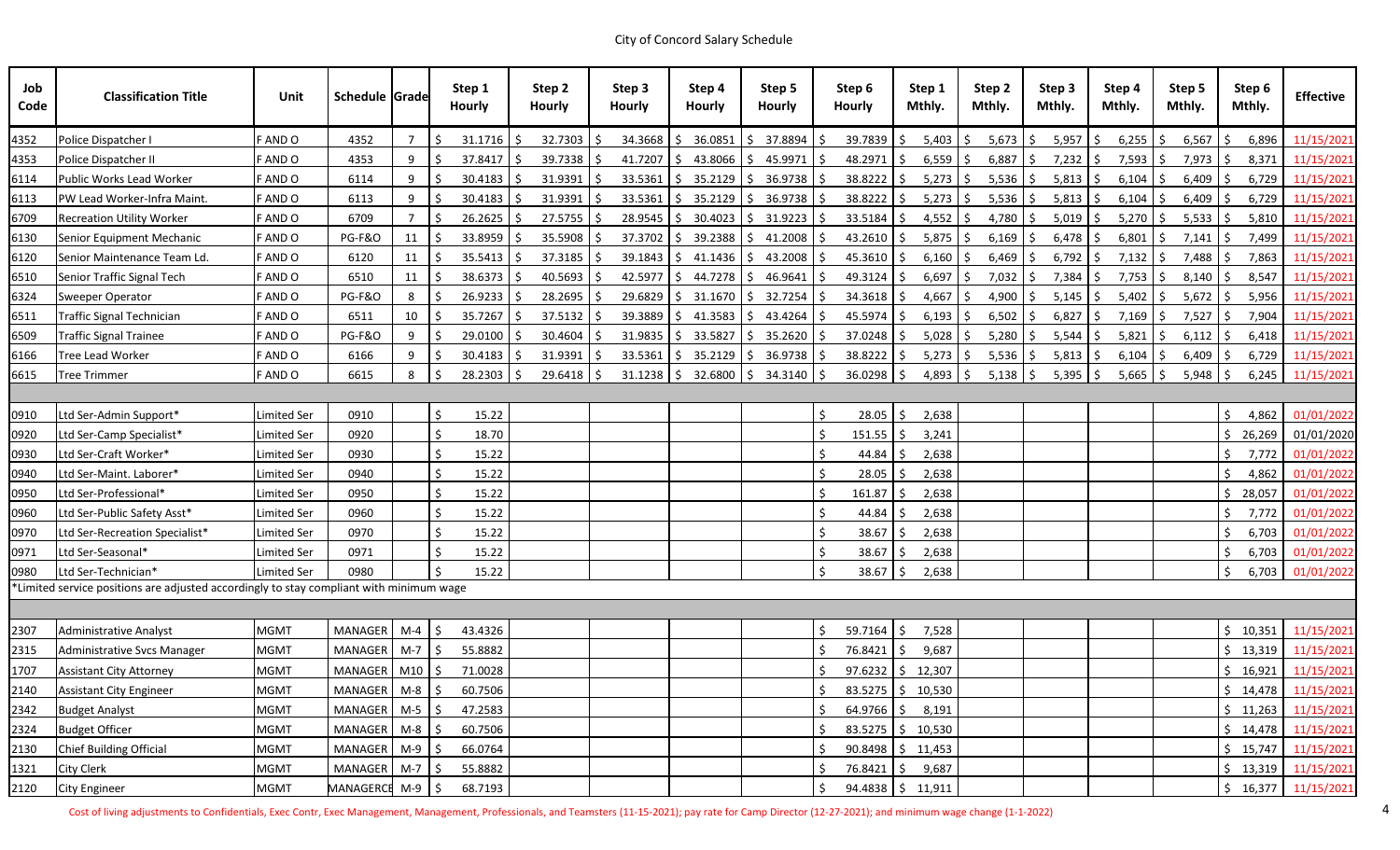| Job<br>Code | <b>Classification Title</b>           | Unit        | Schedule Grade   |       | Step 1<br><b>Hourly</b> | Step 2<br><b>Hourly</b> | Step 3<br><b>Hourly</b> | Step 4<br><b>Hourly</b> | Step 5<br><b>Hourly</b> | Step 6<br><b>Hourly</b> | Step 1<br>Mthly.               | Step 2<br>Mthly. | Step 3<br>Mthly. | Step 4<br>Mthly. | Step 5<br>Mthly. | Step 6<br>Mthly. | <b>Effective</b>                |
|-------------|---------------------------------------|-------------|------------------|-------|-------------------------|-------------------------|-------------------------|-------------------------|-------------------------|-------------------------|--------------------------------|------------------|------------------|------------------|------------------|------------------|---------------------------------|
| 2340        | Communications Center Manager         | <b>MGMT</b> | MANAGER          | $M-5$ | 47.2583                 |                         |                         |                         |                         | 64.9766                 | 8,191                          |                  |                  |                  |                  | \$11,263         | 11/15/2021                      |
| 2334        | Community Relations Manager           | <b>MGMT</b> | <b>MANAGER</b>   | $M-5$ | 47.2583                 |                         |                         |                         |                         | $64.9766$ \$            | 8,191                          |                  |                  |                  |                  | \$11,263         | 11/15/2021                      |
| 2133        | Community Reuse Area Planner          | <b>MGMT</b> | MANAGER          | $M-8$ | 60.7506                 |                         |                         |                         |                         | $83.5275$ \$            | 10,530                         |                  |                  |                  |                  | \$14,478         | 11/15/2021                      |
| 2377        | Community Services Manager            | <b>MGMT</b> | MANAGER          | $M-5$ | 47.2583                 |                         |                         |                         |                         | $64.9766$ \$            | 8,191                          |                  |                  |                  |                  | \$11,263         | 11/15/2021                      |
| 2345        | Crime Scene Investigations Mgr        | <b>MGMT</b> | MANAGER          | $M-5$ | 47.2583                 |                         |                         |                         |                         | $64.9766$ \$            | 8,191                          |                  |                  |                  |                  | \$11,263         | 11/15/2021                      |
| 2309        | Deputy City Attorney                  | <b>MGMT</b> | MANAGER          | $M-7$ | 55.8882<br>-S           |                         |                         |                         |                         | $76.8421$ \$            | 9,687                          |                  |                  |                  |                  | \$13,319         | 11/15/2021                      |
| 1714        | Deputy City Manager                   | <b>MGMT</b> | MANAGER          | M11   | 77.2226                 |                         |                         |                         |                         |                         | $106.1479$ \$ 13,385           |                  |                  |                  |                  | \$18,399         | 11/15/2021                      |
| 1715        | Deputy Dir. of Public Works           | <b>MGMT</b> | <b>MANAGERPV</b> | $M-9$ | 69.3801                 |                         |                         |                         |                         |                         | $95.3921$ \$ 12,026            |                  |                  |                  |                  | \$16,535         | 11/15/2021                      |
| 2134        | Economic Dev. Manager                 | <b>MGMT</b> | MANAGER          | $M-6$ | 51.3690                 |                         |                         |                         |                         | $70.6285$ \$            | 8,904                          |                  |                  |                  |                  | \$12,242         | 11/15/2021                      |
| 2353        | Employee Services Manager             | <b>MGMT</b> | MANAGER          | $M-8$ | 60.7506                 |                         |                         |                         |                         | $83.5275$ \$            | 10,530                         |                  |                  |                  |                  | \$14,478         | 11/15/2021                      |
| 2725        | Facilities Maint Prog. Mgr.           | <b>MGMT</b> | MANAGER          | $M-6$ | 51.3690<br>-Ś           |                         |                         |                         |                         | $70.6285$ \$            | 8,904                          |                  |                  |                  |                  | \$12,242         | 11/15/2021                      |
| 2721        | Facilities Maint. Supervisor          | <b>MGMT</b> | <b>MANAGER</b>   | $M-4$ | 43.4326                 |                         |                         |                         |                         | $59.7164$ \$            | 7,528                          |                  |                  |                  |                  | \$10,351         | 11/15/2021                      |
| 2710        | <b>Facilities Maintenance Manager</b> | <b>MGMT</b> | MANAGER          | $M-8$ | 60.7506                 |                         |                         |                         |                         | $83.5275$ \$            | 10,530                         |                  |                  |                  |                  | \$14,478         | 11/15/2021                      |
| 2326        | <b>Financial Analyst</b>              | <b>MGMT</b> | MANAGER          | $M-5$ | 47.2583                 |                         |                         |                         |                         | $64.9766$ \$            | 8,191                          |                  |                  |                  |                  | \$11,263         | 11/15/2021                      |
| 2322        | <b>Financial Operations Manager</b>   | <b>MGMT</b> | <b>MANAGER</b>   | $M-8$ | 60.7506                 |                         |                         |                         |                         | $83.5275$ $\frac{1}{2}$ | 10,530                         |                  |                  |                  |                  | \$14,478         | 11/15/2021                      |
| 2362        | Fleet Manager                         | <b>MGMT</b> | MANAGER          | $M-7$ | -Ś<br>55.8882           |                         |                         |                         |                         | $76.8421$ \$            | 9,687                          |                  |                  |                  |                  | \$13,319         | 11/15/2021                      |
| 2760        | <b>Horticultural Advisor</b>          | <b>MGMT</b> | MANAGER          | $M-4$ | 43.4326                 |                         |                         |                         |                         | $59.7164$ \$            | 7,528                          |                  |                  |                  |                  | \$10,351         | 11/15/2021                      |
| 2312        | <b>Housing Manager</b>                | <b>MGMT</b> | MANAGER          | $M-7$ | 55.8882                 |                         |                         |                         |                         | $76.8421$ \$            | 9,687                          |                  |                  |                  |                  | 13,319           | 11/15/2021                      |
| 2357        | Human Resources Analyst I             | <b>MGMT</b> | <b>MANAGER</b>   | $M-2$ | 36.7143<br>\$           |                         |                         |                         |                         | $50.4790$ \$            | 6,364                          |                  |                  |                  |                  | 8,750            | 11/15/2021                      |
| 2356        | Human Resources Analyst II            | <b>MGMT</b> | MANAGER          | $M-4$ | 43.4326                 |                         |                         |                         |                         | $59.7164$ \$            | 7,528                          |                  |                  |                  |                  | S.<br>10,351     | 11/15/2021                      |
| 2331        | Information Technology Manager        | <b>MGMT</b> | MANAGER          | $M-8$ | 60.7506                 |                         |                         |                         |                         | $83.5275$ \$            | 10,530                         |                  |                  |                  |                  | \$14,478         | 11/15/2021                      |
| 2715        | Infrastructure Maint. Manager         | <b>MGMT</b> | MANAGER          | $M-8$ | 60.7506                 |                         |                         |                         |                         | $83.5275$ \$            | 10,530                         |                  |                  |                  |                  | \$14,478         | 11/15/2021                      |
| 2727        | Maintenance Superintendent            | <b>MGMT</b> | MANAGER          | M-6   | 51.3690                 |                         |                         |                         |                         | $70.6285$ \$            | 8,904                          |                  |                  |                  |                  | \$12,242         | 11/15/2021                      |
| 2126        | Manager of Busi Sys & Pr Mgmt         | <b>MGMT</b> | MANAGER          | M-9   | 66.0764<br>-Ś           |                         |                         |                         |                         |                         | $90.8498$ $\frac{1}{5}$ 11,453 |                  |                  |                  |                  | \$15,747         | 11/15/2021                      |
| 2190        | Neighborhood Services Manager         | <b>MGMT</b> | MANAGER          | $M-7$ | 55.8882<br>-\$          |                         |                         |                         |                         | $76.8421$ \$            | 9,687                          |                  |                  |                  |                  | \$13,319         | 11/15/2021                      |
| 2128        | Network & Operations Manager          | <b>MGMT</b> | MANAGER M-9 \$   |       | 66.0764                 |                         |                         |                         |                         |                         | 90.8498 \$ 11,453              |                  |                  |                  |                  |                  | $\frac{1}{2}$ 15,747 11/15/2021 |
| 2325        | Network Manager                       | <b>MGMT</b> | MANAGER M-5 \$   |       | 47.2583                 |                         |                         |                         |                         |                         | $64.9766$ \$ 8,191             |                  |                  |                  |                  | \$11,263         | 11/15/2021                      |
| 2519        | Parks & Facilities Maint. Manager     | <b>MGMT</b> | MANAGER M-9      |       | 66.0764<br>-Ś           |                         |                         |                         |                         |                         | 90.8498 \$ 11,453              |                  |                  |                  |                  |                  | $$15,747$ $11/15/2021$          |
| 2518        | Parks Manager                         | <b>MGMT</b> | MANAGER M-8      |       | -Ś<br>60.7506           |                         |                         |                         |                         |                         | 83.5275 \$10,530               |                  |                  |                  |                  |                  | $$14,478$ $11/15/2021$          |
| 2723        | Parks Program Manager                 | <b>MGMT</b> | <b>MANAGER</b>   | $M-6$ | 51.3690<br>-\$          |                         |                         |                         |                         | $70.6285$ \$            | 8,904                          |                  |                  |                  |                  | \$12,242         | 11/15/2021                      |
| 2123        | <b>Planning Manager</b>               | <b>MGMT</b> | <b>MANAGER</b>   | $M-9$ | 66.0764                 |                         |                         |                         |                         |                         | $90.8498$ \$ 11,453            |                  |                  |                  |                  | \$15,747         | 11/15/2021                      |
| 2332        | Police Records Manager                | <b>MGMT</b> | <b>MANAGER</b>   | $M-3$ | 5<br>39.9007            |                         |                         |                         |                         | $54.8610$ \$            | 6,916                          |                  |                  |                  |                  |                  | 9,509 11/15/2021                |
| 2132        | <b>Principal Planner</b>              | <b>MGMT</b> | <b>MANAGER</b>   | $M-6$ | -\$<br>51.3690          |                         |                         |                         |                         | 70.6285 \$              | 8,904                          |                  |                  |                  |                  | \$12,242         | 11/15/2021                      |
| 2337        | <b>Printing Services Supervisor</b>   | <b>MGMT</b> | MANAGER          | $M-2$ | 5<br>36.7143            |                         |                         |                         |                         | $50.4790$ \$            | 6,364                          |                  |                  |                  |                  | \$               | 8,750 11/15/2021                |

Cost of living adjustments to Confidentials, Exec Contr, Exec Management, Management, Professionals, and Teamsters (11-15-2021); pay rate for Camp Director (12-27-2021); and minimum wage change (1-1-2022) 5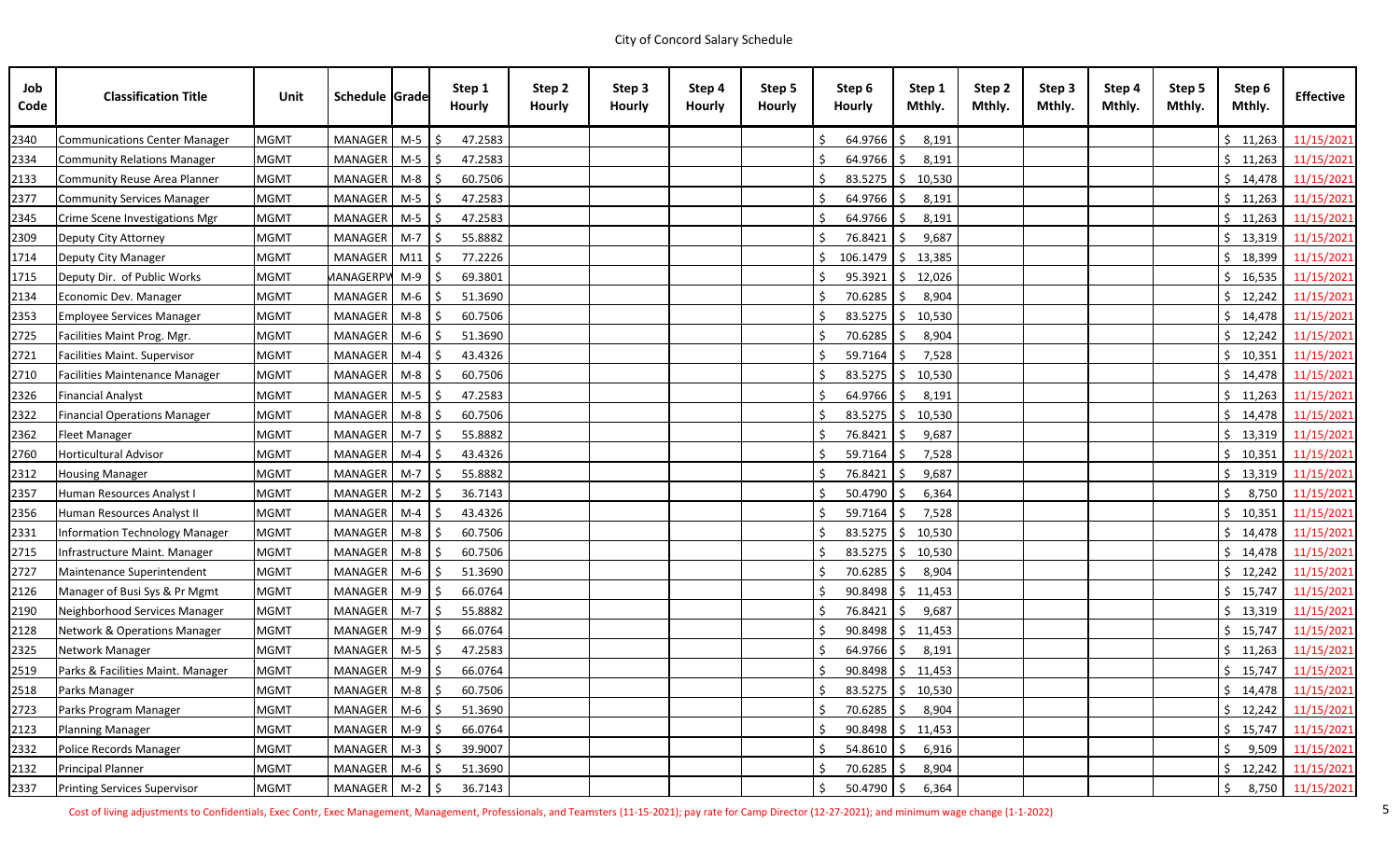| Job<br>Code | <b>Classification Title</b>           | Unit        | Schedule Grade |       | Step 1<br><b>Hourly</b>       |    | Step 2<br><b>Hourly</b> | Step 3<br><b>Hourly</b> |              | Step 4<br><b>Hourly</b> | Step 5<br><b>Hourly</b>                                                                        |              | Step 6<br><b>Hourly</b> | Step 1<br>Mthly.               |     | Step 2<br>Mthly. | Step 3<br>Mthly.                                                                                         | Step 4<br>Mthly. | Step 5<br>Mthly. |            | Step 6<br>Mthly.                                   | <b>Effective</b> |
|-------------|---------------------------------------|-------------|----------------|-------|-------------------------------|----|-------------------------|-------------------------|--------------|-------------------------|------------------------------------------------------------------------------------------------|--------------|-------------------------|--------------------------------|-----|------------------|----------------------------------------------------------------------------------------------------------|------------------|------------------|------------|----------------------------------------------------|------------------|
| 2520        | Program Manager                       | <b>MGMT</b> | MANAGER        | $M-5$ | 47.2583                       |    |                         |                         |              |                         |                                                                                                |              | 64.9766                 | 8,191                          |     |                  |                                                                                                          |                  |                  |            | \$11,263                                           | 11/15/2021       |
| 2360        | <b>Purchasing Agent</b>               | <b>MGMT</b> | MANAGER        | M-6   | 51.3690                       |    |                         |                         |              |                         |                                                                                                |              | $70.6285$ \$            | 8,904                          |     |                  |                                                                                                          |                  |                  |            | \$12,242                                           | 11/15/2021       |
| 2521        | <b>Recreation Services Manager</b>    | <b>MGMT</b> | MANAGER        | M-8   | 60.7506                       |    |                         |                         |              |                         |                                                                                                |              |                         | $83.5275$ $\frac{1}{5}$ 10,530 |     |                  |                                                                                                          |                  |                  |            | \$14,478                                           | 11/15/2021       |
| 2136        | Redevelopment/Housing Mgr             | <b>MGMT</b> | MANAGER        | M-9   | 66.0764                       |    |                         |                         |              |                         |                                                                                                |              |                         | $90.8498$ \$ 11,453            |     |                  |                                                                                                          |                  |                  |            | \$15,747                                           | 11/15/2021       |
| 2385        | <b>Risk Manager</b>                   | <b>MGMT</b> | MANAGER        | $M-7$ | 55.8882                       |    |                         |                         |              |                         |                                                                                                |              | $76.8421$ \$            | 9,687                          |     |                  |                                                                                                          |                  |                  |            | \$13,319                                           | 11/15/2021       |
|             | 2311/16 Senior Administrative Analyst | <b>MGMT</b> | <b>MANAGER</b> | $M-5$ | 47.2583<br>-S                 |    |                         |                         |              |                         |                                                                                                |              | $64.9766$ \$            | 8,191                          |     |                  |                                                                                                          |                  |                  |            | \$11,263                                           | 11/15/2021       |
| 1706        | Senior Assistant City Attorney        | <b>MGMT</b> | MANAGER        | M11   | 77.2226                       |    |                         |                         |              |                         |                                                                                                |              |                         | $106.1479$ \$ 13,385           |     |                  |                                                                                                          |                  |                  |            | \$18,399                                           | 11/15/2021       |
| 2150        | Senior Civil Engineer                 | <b>MGMT</b> | MANAGER        | $M-7$ | 55.8882<br>-Ś                 |    |                         |                         |              |                         |                                                                                                |              | $76.8421$ \$            | 9,687                          |     |                  |                                                                                                          |                  |                  |            | \$13,319                                           | 11/15/2021       |
| 2338        | Senior Financial Analyst              | <b>MGMT</b> | MANAGER        | $M-6$ | 51.3690                       |    |                         |                         |              |                         |                                                                                                |              | 70.6285                 | 8,904<br>S.                    |     |                  |                                                                                                          |                  |                  |            | \$12,242                                           | 11/15/2021       |
| 2352        | Senior Human Resources Analyst        | <b>MGMT</b> | MANAGER        | M-6   | 51.3690                       |    |                         |                         |              |                         |                                                                                                |              | $70.6285$ \$            | 8,904                          |     |                  |                                                                                                          |                  |                  |            | \$12,242                                           | 11/15/2021       |
| 2523        | Senior Recreation Program Mgr         | <b>MGMT</b> | MANAGER        | M-6   | 51.3690                       |    |                         |                         |              |                         |                                                                                                |              | $70.6285$ \$            | 8,904                          |     |                  |                                                                                                          |                  |                  |            | \$12,242                                           | 11/15/2021       |
| 2327        | Systems & Programming Manager         | <b>MGMT</b> | MANAGER        | M-6   | 51.3690                       |    |                         |                         |              |                         |                                                                                                |              | 70.6285                 | Ŝ.<br>8,904                    |     |                  |                                                                                                          |                  |                  |            | \$12,242                                           | 11/15/2021       |
| 2329        | <b>Systems Manager</b>                | <b>MGMT</b> | MANAGER        | M-6   | 51.3690                       |    |                         |                         |              |                         |                                                                                                |              | $70.6285$ \$            | 8,904                          |     |                  |                                                                                                          |                  |                  |            | \$12,242                                           | 11/15/2021       |
| 2118        | <b>Transportation Manager</b>         | <b>MGMT</b> | MANAGER        | $M-9$ | 66.0764                       |    |                         |                         |              |                         |                                                                                                |              |                         | $90.8498$ \$ 11,453            |     |                  |                                                                                                          |                  |                  |            | \$15,747                                           | 11/15/2021       |
| 2156        | Transportation Program Mgr. I         | <b>MGMT</b> | MANAGER        | M-6   | 51.3690                       |    |                         |                         |              |                         |                                                                                                |              | $70.6285$ \$            | 8,904                          |     |                  |                                                                                                          |                  |                  |            | \$12,242                                           | 11/15/2021       |
| 2151        | Transportation Program Mgr. II        | <b>MGMT</b> | MANAGER        | $M-7$ | 55.8882<br>-Ś                 |    |                         |                         |              |                         |                                                                                                |              | 76.8421                 | 9,687<br>Ŝ.                    |     |                  |                                                                                                          |                  |                  |            | \$13,319                                           | 11/15/2021       |
|             |                                       |             |                |       |                               |    |                         |                         |              |                         |                                                                                                |              |                         |                                |     |                  |                                                                                                          |                  |                  |            |                                                    |                  |
| 7115        | Police Officer                        | <b>POA</b>  | 7115           |       | 44.4805                       | -S | 46.7060                 | -S                      | 49.0416      | 5 51.4891               | \$54.0708                                                                                      |              |                         | S.<br>7,709                    | \$  | 8,096            | $8,501$ \$<br>I\$                                                                                        | 8,925   \$       | 9,372            |            |                                                    | 07/12/2021       |
| 7114        | <b>Police Sergeant</b>                | POA         | 7114           |       | 57.6017                       |    | 60.4806                 |                         |              | $63.5054$   \$ 66.6867  | 70.0137<br>S.                                                                                  |              |                         | 9,984                          |     |                  | $\frac{1}{2}$ 10,483 $\frac{1}{2}$ 11,008 $\frac{1}{2}$ 11,559 $\frac{1}{2}$ 12,136                      |                  |                  |            |                                                    | 07/12/2021       |
| 2921        | Police Captain                        | POA MGMT    | PM-10          | 1     | 103.1867                      |    | 108.3519                | 113.7644<br>S.          |              |                         |                                                                                                |              |                         |                                |     |                  | $$17,886$ $$18,781$ $$19,719$                                                                            |                  |                  |            |                                                    | 07/12/2021       |
| 2923        | Police Lieutenant                     | POA MGMT    | PM-8           |       | 80.8483                       |    | 84.8975 \$              |                         |              |                         | $89.1372$ \$ 93.6002 \$ 98.2776                                                                |              |                         |                                |     |                  | $\frac{1}{2}$ 14,014 $\frac{1}{2}$ 14,716 $\frac{1}{2}$ 15,450 $\frac{1}{2}$ 16,224 $\frac{1}{2}$ 17,035 |                  |                  |            |                                                    | 07/12/2021       |
|             |                                       |             |                |       |                               |    |                         |                         |              |                         |                                                                                                |              |                         |                                |     |                  |                                                                                                          |                  |                  |            |                                                    |                  |
| 3536        | Accountant I                          | <b>PROF</b> | 3536           | 10    | 36.3990                       |    | 38.2190                 |                         | $40.1300$ \$ | $42.1366$ \$            | 44.2433                                                                                        | S.           | $46.4554$ \$            | 6,309                          | S.  | $6,625$ \$       | $6,956$ \$                                                                                               | $7,304$ \$       |                  | 7,669   \$ | 8,052                                              | 11/15/2021       |
| 3530        | <b>Accountant II</b>                  | <b>PROF</b> | 3530           | 12    | 42.5262                       |    | $44.6524$ \$            |                         |              |                         | 46.8852   \$49.2291   \$51.6908                                                                | $\mathsf{S}$ | $54.2752$ \$            | 7,371                          | \$  | 7,740   \$       | $8,127$ \$                                                                                               | $8,533$ \$       | 8,960 S          |            | 9,408                                              | 11/15/2021       |
| 3709        | Administrative Assistant              | <b>PROF</b> | $PG-P$         | 11    | 34.2282                       | S. | 35.9394                 |                         |              |                         | $37.7366$ \$ 39.6233 \$ 41.6045                                                                | \$.          | 43.6849 \$              | 5,933                          | -\$ | $6,229$ \$       | $6,541$ \$                                                                                               | $6,868$ \$       |                  | $7,211$ \$ | 7,572                                              | 11/15/2021       |
| 3711        | Administrative Coordinator            | <b>PROF</b> | $PG-P$         | 13    | $\frac{1}{2}$<br>$41.1127$ \$ |    | $43.1684$ \$            |                         |              |                         | 45.3266 \$ 47.5931 \$ 49.9729 \$ 52.4714 \$ 7,126 \$ 7,483 \$ 7,857 \$ 8,249 \$ 8,662 \$ 9,095 |              |                         |                                |     |                  |                                                                                                          |                  |                  |            |                                                    | 11/15/2021       |
| 3114        | <b>Assistant Engineer</b>             | <b>PROF</b> | 3114           | 12    | 46.1905                       |    | $48.5001$ \$            |                         |              |                         | $50.9251$ $\binom{5}{7}$ 53.4714 $\binom{6}{7}$ 56.1450                                        | \$.          | $58.9521$ \$            | $8,006$ \$                     |     | $8,407$ \$       | $8,827$ \$                                                                                               | $9,268$ \$       |                  |            | $9,732$ \$ 10,218                                  | 11/15/2021       |
| 3134        | <b>Assistant Planner</b>              | <b>PROF</b> | 3134           | 11    | 36.5987                       | S. | 38.4286 \$              |                         |              |                         | $40.3500$   \$ 42.3676   \$ 44.4860   \$                                                       |              | $46.7101$ \$            | $6,344$ \$                     |     | $6,661$ \$       | $6,994$ \$                                                                                               | 7,344   \$       | 7,711   \$       |            | 8,096                                              | 11/15/2021       |
| 3113        | Associate Civil Engineer              | <b>PROF</b> | 3113           | 14    | 54.8637                       | -S | $57.6069$ \$            |                         |              |                         | $60.4875$ $\binom{2}{5}$ 63.5116 $\binom{5}{5}$ 66.6875                                        | S.           | $70.0218$ \$            | $9,510$ \$                     |     | $9,985$ \$       |                                                                                                          |                  |                  |            | $10,485$   \$ $11,009$   \$ $11,559$   \$ $12,137$ | 11/15/2021       |
| 3132        | Associate Planner                     | <b>PROF</b> | 3132           | 12    | 40.7131                       |    | $42.7488$ \$            |                         |              |                         | 44.8862   \$47.1305   \$49.4871                                                                | S.           | $51.9615$ \$            | 7,057                          | -S  | 7,410            | 7,780   \$<br>l S                                                                                        | $8,169$ \$       |                  | $8,578$ \$ | 9,007                                              | 11/15/2021       |
| 3375        | <b>Building Inspection Supervisor</b> | <b>PROF</b> | 3375           | 13    | 47.0227                       |    | $49.3738$ \$            |                         |              |                         | $51.8427$   \$ $54.4345$   \$ $57.1564$                                                        |              | $60.0142$ \$            | 8,151                          | S.  | $8,558$ \$       | $8,986$ \$                                                                                               | $9,435$ \$       |                  | 9,907 \$   | 10,402                                             | 11/15/2021       |
| 3377        | <b>Construction Inspection Sprvsr</b> | <b>PROF</b> | 3377           | 12    | 43.5324                       |    | 45.7089 \$              |                         |              |                         | $47.9942$   \$ 50.3941   \$ 52.9139                                                            | S            | $55.5596$ \$            | $7,546$ \$                     |     | $7,923$ \$       | $8,319$ \$                                                                                               | $8,735$ \$       |                  | $9,172$ \$ | 9,630                                              | 11/15/2021       |
| 7121        | Crimes & Intelligence Analyst         | <b>PROF</b> | PG-P           | 14    | $43.1670$ \$                  |    | $45.3255$ \$            |                         |              |                         | $47.5915$   \$ $49.9712$   \$ 52.4699                                                          | -S           | $55.0935$ \$            | 7,482   \$                     |     | $7,856$   \$     | $8,249$ \$                                                                                               | $8,662$ \$       |                  | $9,095$ \$ | 9,550                                              | 11/15/2021       |
| 3135        | Economic Development Spec             | <b>PROF</b> | $PG-P$         | 14    | 43.1670                       | S. | $45.3255$ \$            |                         |              |                         | $47.5915$   \$ $49.9712$   \$ 52.4699                                                          | S.           | $55.0935$ \$            | 7,482 \$                       |     | 7,856 \$         | $8,249$   \$                                                                                             | $8,662$ \$       |                  | $9,095$ \$ | 9,550                                              | 11/15/2021       |

Cost of living adjustments to Confidentials, Exec Contr, Exec Management, Management, Professionals, and Teamsters (11-15-2021); pay rate for Camp Director (12-27-2021); and minimum wage change (1-1-2022) 6